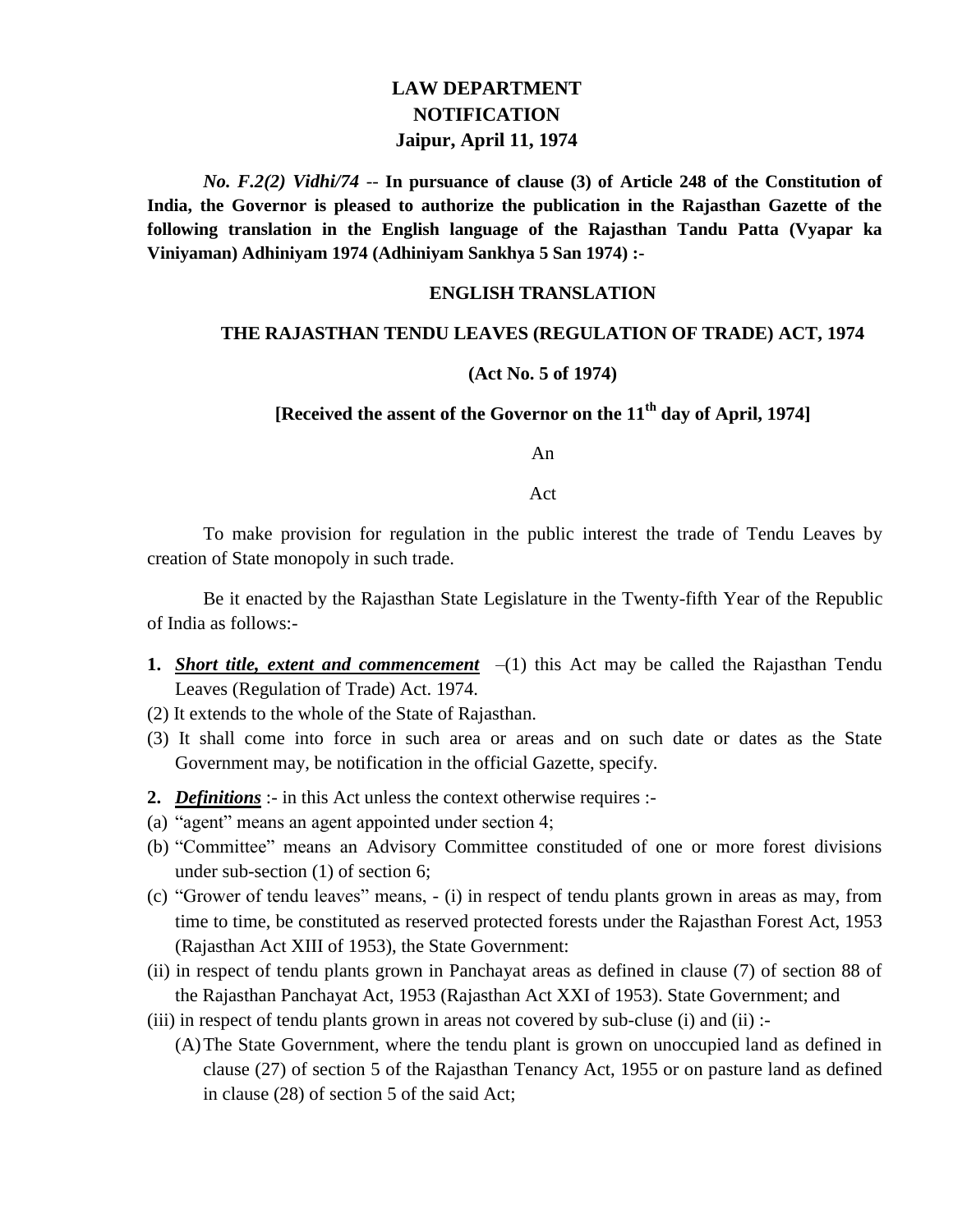- (B) The land holder or the tenant grow as the case may be in a unit on which the tendu plants and includes every person who, from time to time, clams title to such tendu plants through him;
- (C) The Bhoodan holder under the Rajasthan Bhoodan Yagna Act, 1954 (Rajasthan Act XVI of 1954) and Gramdan Kisan under the Rajasthan Gramdan Act. 1971 (Rajasthan Act XII of 1971). As the case may be, in a unit on which the tendu plants grow and includes every person who, from time to time, claims title to such tendu plants through him;
- (d) "licensed vendor" in relation to tendu leaves means a person to whom licence is granted under section 13 for retail sale of such leaves;
- (e) "retail sale" means a sale of tendu leaves not exceeding such quantity as the State Government may, by notification in the official Gazette. Specify in respect of such leaves;
- (f) "specified area" means the area specified in the notification under sub-section 1;
- (g) "tenant" shall have the same meaning as is assigned to this expression by clause (43) of section 5 of the Rajasthan Tenancy Act, 1955;
- (h) "unit" means a sub-division of a specified area constituted into a unit under section 3;
	- (i) Words and expressions used but not defined in this Act and defined in the Rajasthan Forest Act. 1953 (Rajasthan Act. XIII of 1953) shall have the same meaning respectively for the purpose of this Act, as assigned to them in that Act;
- **3.** *Constitution of units* The State Government may divide every specified area into such number of units as it may deem fit.
- **4.** *Appointment of agents* (1) The State Government may, for the purpose of purchase of, and trade in, tendu leaves on its behalf appoint one or more agents in respect of different units and any such agent may be appointed in respect of more than one unit.

(2) The terms, conditions and the procedure for appointment of agents shall be such as may be prescribed.

- **5.** *Restriction on purchase or transport of tendu leaves -(*1) on this issue of a notification under sub-section (3) of section 1 in any area, no person other than;
	- (a) The State Government;
	- (b) An officer of the State Government authorized in writing in that behalf; or
	- (c) An agent in respect of the unit in which the Tendu Leaves have grown; shall purchase by barter;

Explanation I – Purchase shall include purchase by barter;

- Explanation II Purchase of Tendu Leaves from the State Government or the aforesaid Government officer or agent or a licensed vendor shall not be deemed to be a purchase in contravention of the provision of this Act;
- Explanation III –A person having no interest in the holding who was acquired a right to Collect Tendu Leaves grown on such holding shall be deemed to have purchased such leaves in contravention of the provision of this Act;
	- (2) Not withstanding anything contained in sub-section  $(1)$ :

(a) a grower of Tendu Leaves may transport his leaves from any place within the unit wherein leaves have grown to any other place in that unit; and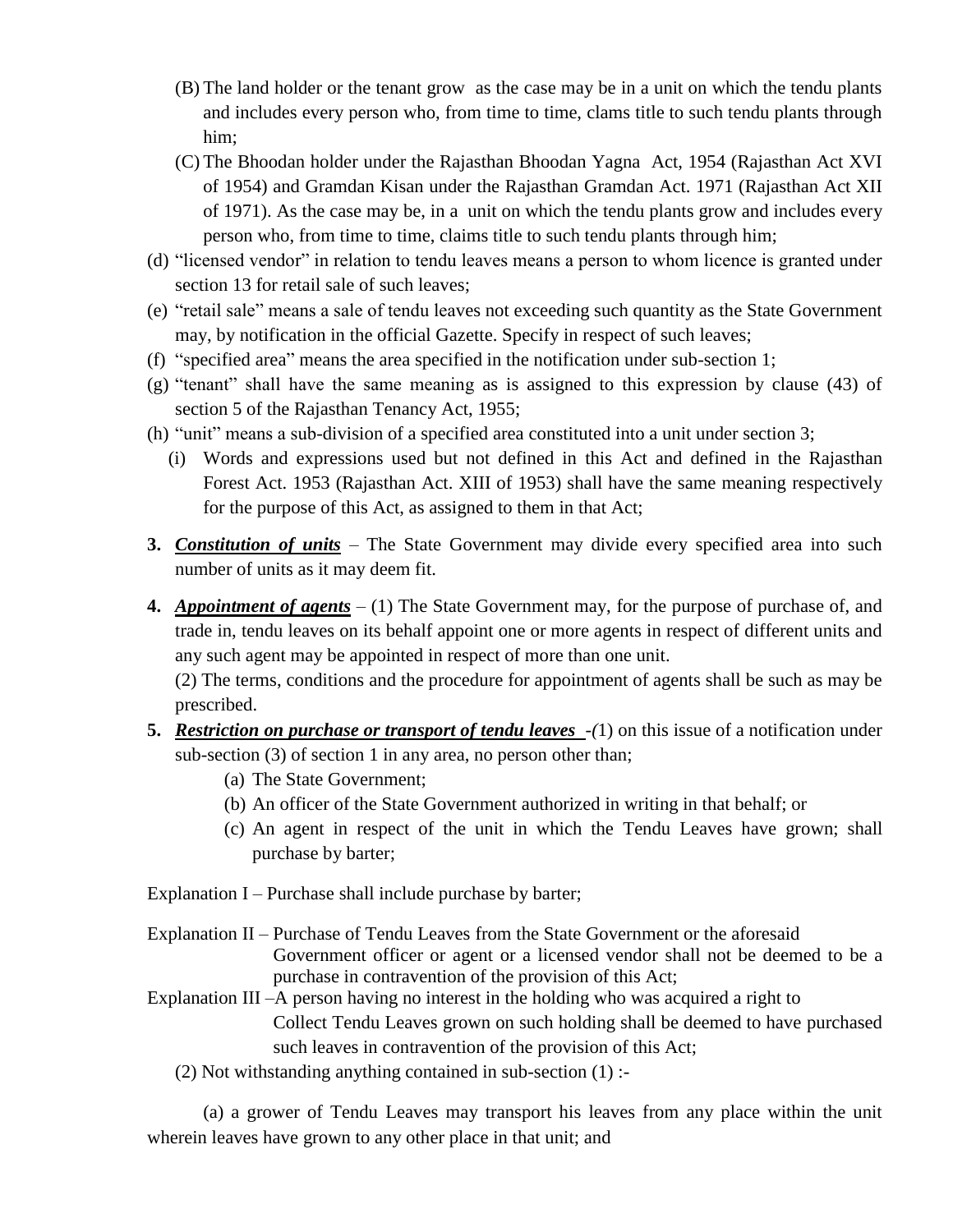(b) tendu leaves purchased from the State Government or any officer of agent specified in the said sun-section by any person for manufacture of bidis within the State or by any person for sale outside the State or by the licensed vendor may be transported by such person or such vendor outside the unit in accordance with the terms and condition of a permit to be issued in that behalf by such authority and in such manner as may be prescribed.

(3) Any person desiring to sell tendu leaves may sell them to the aforesaid Government Officer or agent at any deport situated within the said unit;

Provided that the State Government, the Government Officer or agent shall not be bound to repurchase tendu leaves once sold to it.

**6.** *Constitution of advisory committee –* (1) the State Government shall, for each year commencing on the  $1<sup>st</sup>$  day of July and ending on the  $30<sup>th</sup>$  day of June next following constitute an Advisory Committee for one or more forest divisions in the state consisting of not more than five members as may be notified by the State Government from time to time for the purpose of advising the State Government in the matter of fixation, form time to time, of a fair and reasonable price of tendu leaves at which tendu leaves may be purchased by the State Government or its authorized officer or agent as are offered for sale in such division or divisions in accordance with the provisions of this Act;

Provided that one of the members shall be from amongst the traders of tendu leaves or manufacturers of bidis and one member shall be from amongst the member of the Vidhan Sabha representing the area.

- (2) It shall also be the duty of the committee to advise the State Government on such other matters as may be referred to it by the State Government.
- (3) The business of the committee shall be conducted in such manner as may be prescribed
- (4) The member of the committee shall be entitled to such allowances as may be prescribed.
- (5) The committee shall tender its advice to the State Government within such period as the State Government may, for each Committee, specify in this behalf.
- **7.** *State Government to fix price in consultation with committee.* The State Government shall, after consultation with the committee constituted under section 6, fix the price at which tendu leaves shall be purchased by it or any of its authorized officer or agent from growers of tendu leaves during the year for which the committee in constituted under sub-section (1)of section 6 and shall publish the same in the Official Gazette and in such other manner as may be prescribed and the price so fixed shall not be altered during the year to which the price relates;

Provided that, if the committee falls to tender advice within the period specified under sub-section (5) of section 6 or such further period not exceeding fifteen days as the State Government may allow, the State Government may proceed to fix the price without consultation with the committee;

Provided further that different prices may be fixed foe different units, and in so doing regard shall be had amongst other things to :-

- (a) Prices of tendu leaves obtained or fixed under this Act or any other enactment during the preceding three years in respect of the area comprised in the unit;
- (b) The quality of the tendu leaves grown in the unit;
- (c) Transport facilities available in the unit;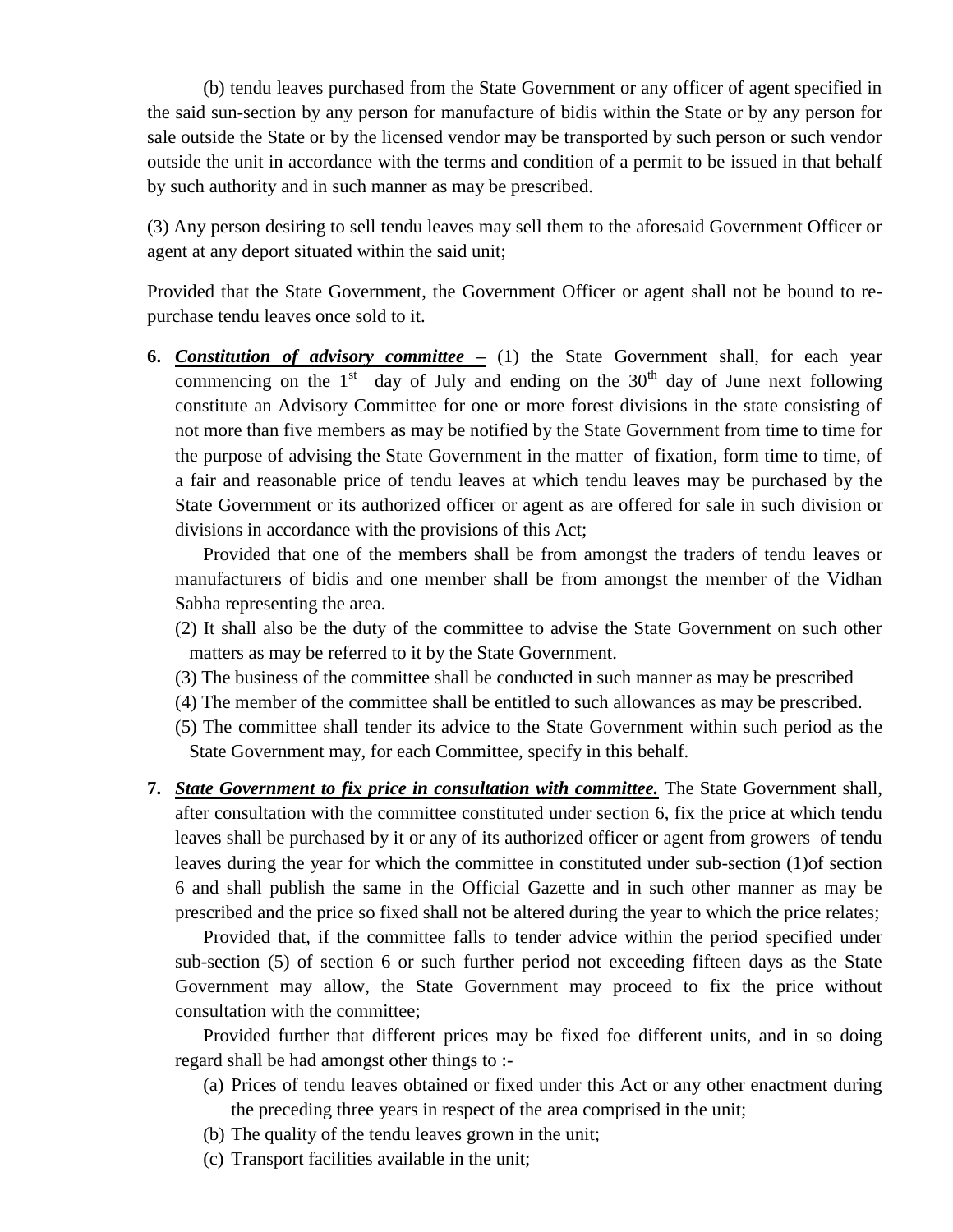- (d) The cost of transport; and
- (e) The general level of wages for unskilled labour prevalent in the unit.
- **8.** *Opening of depots and publication of price lists, etc, at the depot*.-There shall be set up in each unit such number of depots, and at such places, as the State Government may, taking into consideration the convenience of the growers of tendu leaves, direct and a price list of tendu leave fixed by the State Government under section 7 and the hours of business shall be prominently displayed on a notice board kept for the purpose at every such depot.
- **9.** *State Government or agent to purchase tendu leaves* (1) The State Government or their authorized officer or agent shall be bound to purchase at the price fixed section 7, tendu leaves offered for sale at the depot during the hours of business;

Provided that it shall be open to the State Government or the authorized officer or the agent to refuse to purchase any leaves which in their opinion are not fit for the purpose of manufacture of bidis such refusal shall be communicated in writing duly signed dated and sealed be that authority.

(2) Any person aggrieved by refusal to purchase his leaves be an authorized officer or agent under the proviso to sub-section (1) may, within fifteen days there from, refer the matter to the Divisional Forest Officer, or such other officer, who may by empowered by the State Government in this behalf, having jurisdiction over the unit in which the leaves have grown.

(3) On receipt of a complaint under sub-section (2) the Divisional Forest Officer or such other officer, as the case may be, shall hold an enquiry on the spot or at the headquarters in the prescribed manner and after hearing the parties concerned or their authorized agent shall pass such orders as he may deem fit and in case he finds the refusal to purchase the leaves to be improper. He may,

(a) if he considers the leaves in question still suitable for the manufacture of bidis, direct the authorized officer or agent as the case may be, to purchase the same and may also award to the person aggrieved, such further compensation not exceeding twenty per cent of the price of the leaves payable to him, as he may deem fit;

(b) if he considers that the leaves in question have since then become unsuitable for the manufacture of bidis, direct the payment to the person aggrieved, of any amount not less than the price of such leaves payable to him under sun-section (1) and such further compensation not exceeding twenty per cent of such price as he may deem fit, by way of damages for the loss, suffered by such person.

(4) Nothing in this section shall be construed so as to debar the appropriation of leaves offered for sale, if the State Government or its outhorised officer or the agent has reason to believe that the leaves appertain to forests or lands belonging to the State Government and paying only such collection charges, if any, as the State Government may from time to time determiner.

Provided that in the case of any dispute, the Divisional Forest Officer or such other officer who may be specifically empowered in this behalf as specified in sub-section (2), shall hear and dispose of the same in the manner provided therein.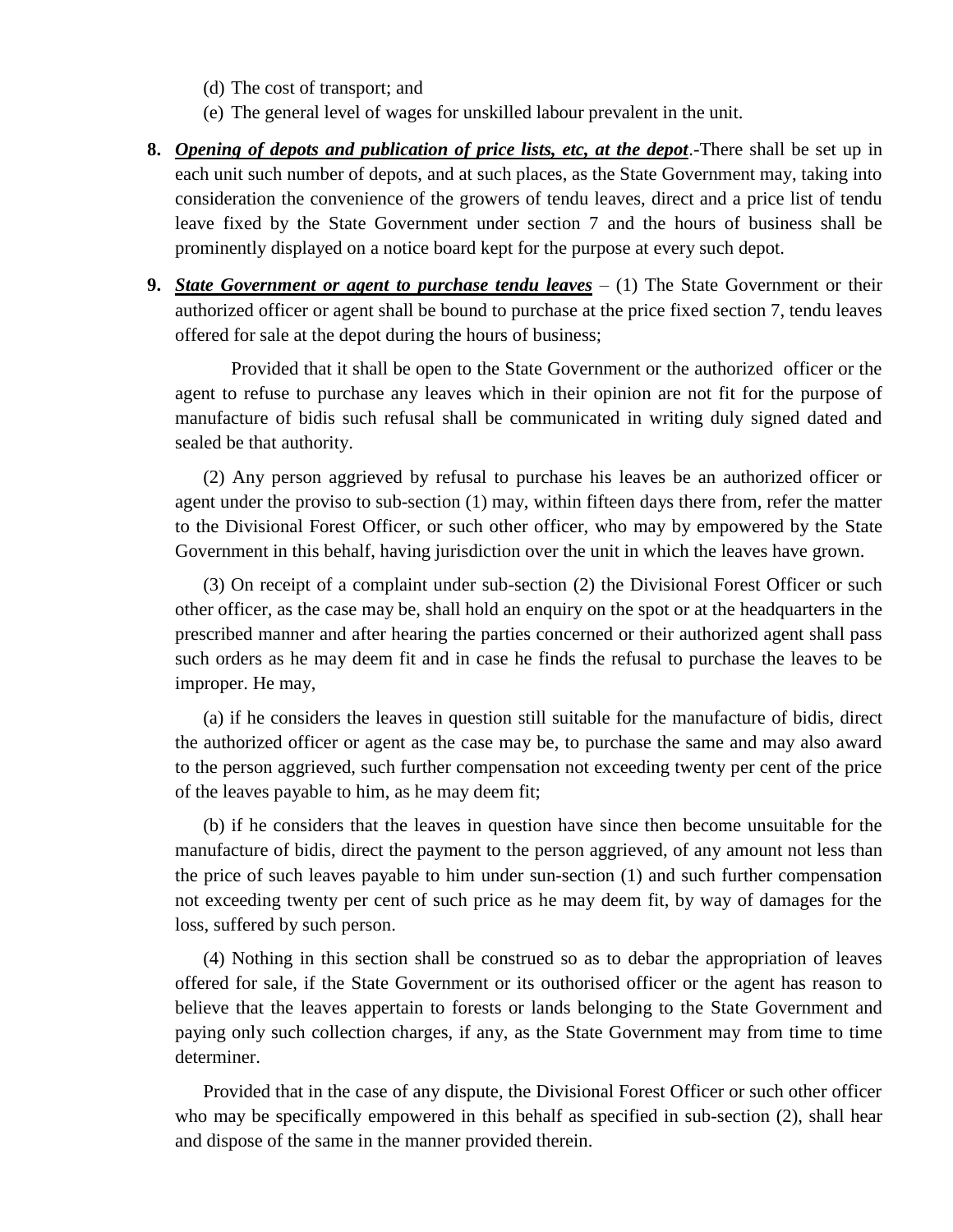- **10.** *Registration*  Every grower of tendu leaves other than the State Government, shall, if the quantity of leaves grown by him during a year is likely to exceed such quantity as may be prescribed get himself registered in the prescribed manner.
- **11.** *Registration of manufacturer of bidis and exporters of tendu leaves.-* (1) Every manufactures of bidis and every exporter of tendu leaves shall get himself registered within such period, on payment of such fee and in such manner as may be prescribed.

(2) Every manufactures of bidis and every exporter of tendu leaves registered under subsection (1) shall furnish such declarations, accounts and returns in such forms and to such officer and at such intervals as may be prescribed.

- **12.** *Disposal of tendu leaves* Tendu Leaves purchased by the State Government or by its officer or agent under this Act shall be sold or otherwise disposed of in such manner as the State Government may direct.
- **13.** *Retail sale of tendu leaves.-* (1) No person shall engage himself in retail sale of tendu leaves except under a license granted under this section .

(2) The State Government may, for the purpose of facilitating retail sale of tendu leaves within the state; grant license to as many persons as it may deem fit.

(3) Any person who desires to engage himself in retail sale of tendu leaves shall make an application in such form, to such authority and in such manner as may be prescribed.

- **14.** *Delegation of powers-* The State Government may, by order, delegate any of its powers or functions under this Act or the rules made there under to any officer or authority not below the rank of an Assistant Conservator of Forest who shall exercise or perform the same, subject to such conditions and restriction as the State Government may specify in the order.
- **15.** *Power of entry, search, seizure, etc.* (1) Any Forest Officer not below the rank of a Forester or any police officer not below the rank of an Assistant Sub-Inspector or any person authorized by the State Government may with a view to securing compliance with the provisions of this Act or the rules made there under or to satisfying himself that said provisions have been complied with;
	- (i) stop and search any person, boat or vehicle intended to be used for the transport of tendu leaves;
	- (ii) enter and search any place;
	- (iii) seize tender leaves in respect of which he suspects that any provision of this Act or the rules made there under has been is being or is about to be contravened along with the receptacle containing such leaves, or the vehicle or boats used in carrying such leaves.

(2) The provisions of section 100 of the Code Criminal Procedure, 1973 (Central Act 2 of 1974) relating to search and seizure, shall so far as may be, apply to searches and seizures under this section

- **16.** *Penally –* if any person contravenes any of the provisions of this Act or the rules made there under.
	- (a) The shall be punishable with imprisonment which may extend to one year or with fine which may extend to five hundred rupees or with: and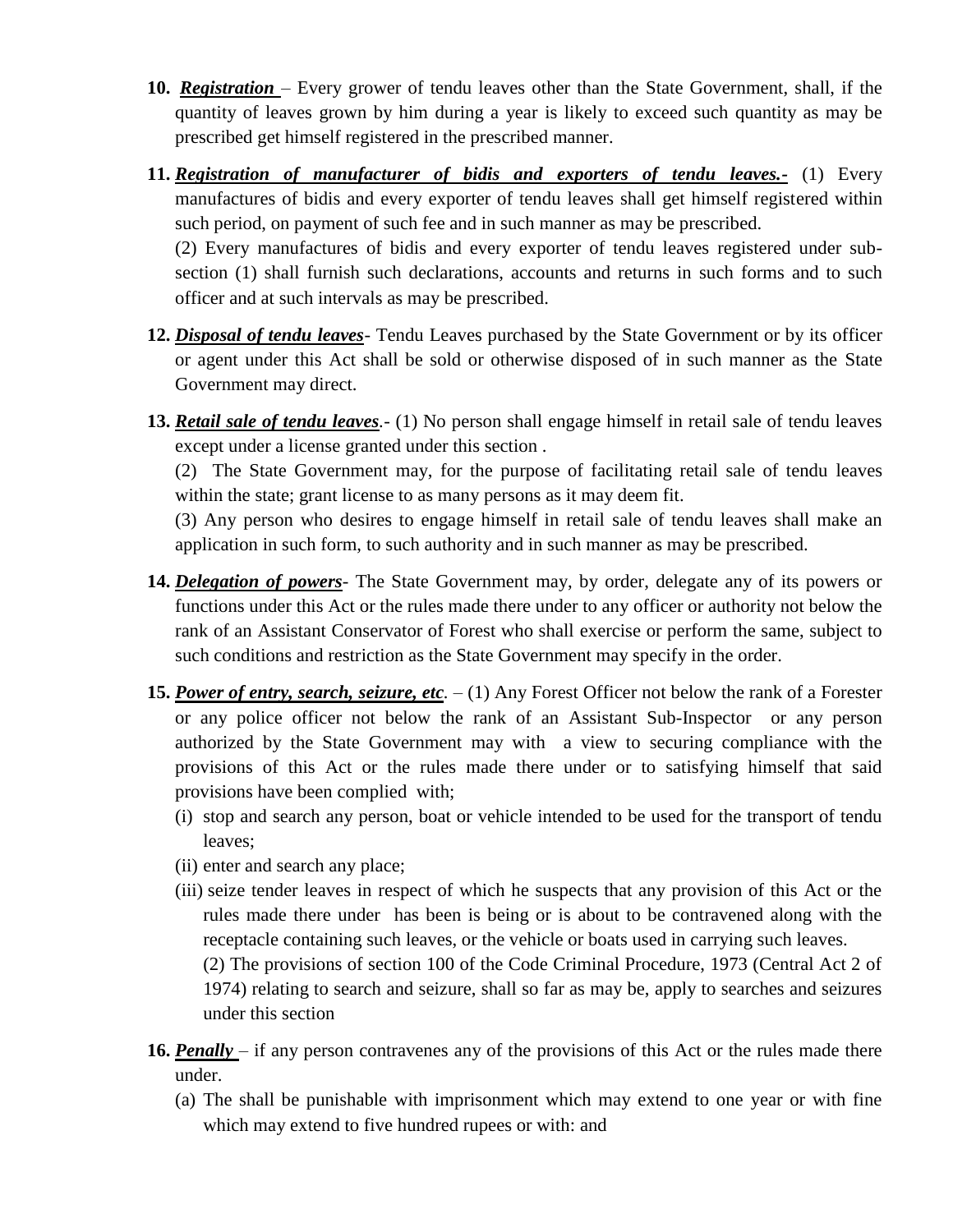- (b) The tendu leaves in respect of which such contravention has been made or such part thereof as the court may deem fit shall be forfeiled to the Government; Provided that if the Court is of the opinion that it is not necessary to direct forfeiture in respect of the whole, or any part of the leaves, as the case may be, it may, for reasons to be recorded refrain from doing so.
- **17.** *Attempts and abetment* Any person who attempts to contravene or abets the contravention of any provision of this Act or the rules made there under shall be deemed to have contravened such provision.
- **18.** *Cognizance of offences*.- No court shall cognizance of any offence punishable under this Act except on a report in writing of the constituting such offence made by any Forest Officer not below the rank of a Divisional Forest Officer or by any other officer as may be authorized by the Government in this behalf
- **19.** *Compounding offences* (1) The State Government may, by notification, empower a Forest officer to accept from any person against whom a reasonable suspicions exists that he has committed an offence punishable this Act, a sum of money by way of compensation for the offence which such person is suspected to have committed.

(2) On the payment of such sum of money to such officer the suspected persons shall be discharged the property, other than tendu leaves, if any, seized shall be released, and on further proceeding shall be taken against such person of property.

(3) A Forest Officer shall not be empowered under this Act unless he is a Forest Officer, of a rank not inferior to that of a Divisional Forest Officer, and the sum of money accepted as compensation under sub-section (1) shall in no case exceed the sum of one thousand rupees.

**20.** *Savings in respect of acts done in good faith*- (1) No suit, prosecution or other legal proceedings shall he against any person for anything which is in good faith done or intended to be so done in pursuance of this Act or the rules made there under.

(2) No suit or other legal proceedings shall lie against the State Government for any damage caused or likely to be caused or any injury suffered or likely to be suffered by virtue of the provisions of this Act or by anything which is in good faith done or intended to be so done in pursuance of this Act or the rules made there under

**21.** *Power to make rules* -(1) the State Government may subject to the condition of previous publication, make rules to carry out all or any of the provisions of this Act.

(2) In particular and without prejudice of generality of the foregoing powers, such rules may provide for all or any of the following matters, namely:-

(a) The terms, condition and the procedure for appointment of agents under section 4;

(b) The terms and conditions of a permit subject to which tendu leaves may be transported, the authority by which and the manner in which such permit shall be issued under claise (b) of sub-section (2) of section 5;

(c) (i) The manner of conduct of business of the Committee under sub-section (3) of section 6;

(ii) The allowances to which the members of the committee shall be entitled under sub-section (4) of section 6;

(d) The publication of the price list of tendu leaves under section 7 ;